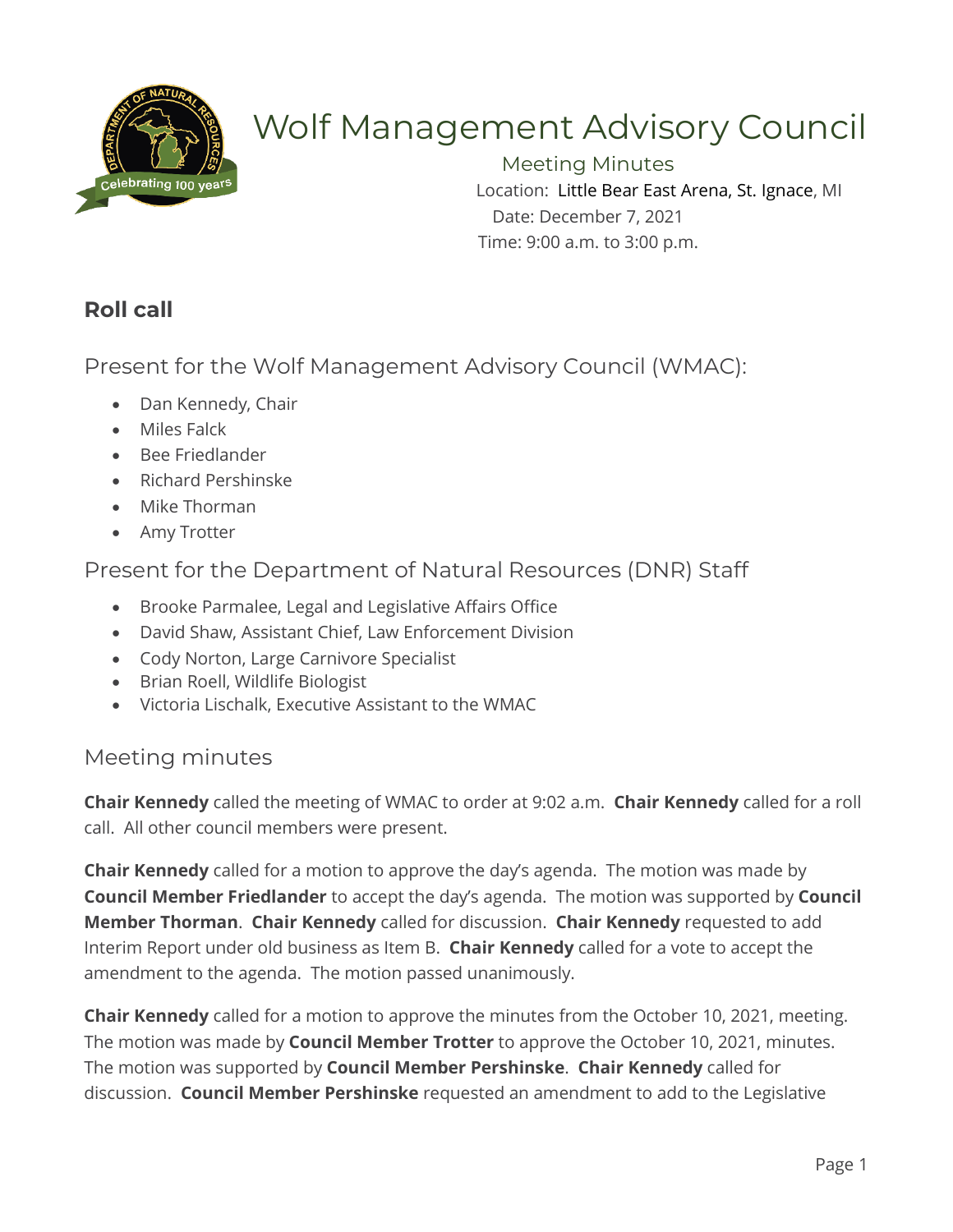Comments – "All six representatives were opposed to legal wolf management hunting and trapping." **Council Member Friedlander** requested the word "legal" be removed from the comment. **Council Member** Pershinske agreed. **Chair Kennedy** called for a vote to add to the Legislative Comments – "All six Representatives were opposed to wolf management hunting and trapping". The addition passed 5 Yea (Friedlander, Kennedy, Pershinske, Thorman, Trotter) – 1 abstain (Falck)

**Council Member Pershinske** also requested an amendment with the following statement after the presentation "Factors Limiting Deer Abundance in the Upper Peninsula" by Brian Roell, DNR to read as follows: "much discussion followed with **Council Member Pershinske** who was not in complete agreement with some of the conclusions reached in the deer abundance report. Specifically, the impact wolves have on the whitetail population." **Council Member Friedlander** asked for clarification on the information provided in the minutes stating as previously discussed, the minutes were to reflect the motions and voting made by the council, and the interim report would provide the majority and minority positions. **Chair Kennedy** noted for the council members, the information the minutes should provide information according to the Open Meetings Act and the WMAC should focus more on the recommendations rather than spending the time on the minutes. For the sake of moving on with the agenda and passing the October minutes, he would support the two amendments by **Council Member Pershinske. Council Member Pershinske** stated it's important to him that everyone in the general audience know exactly where the council members stand on a particular issue if it's significant as this comment. **Chair Kennedy** stated the interim report will be a valuable resource for the public to review the opinions for the votes on the motions. **Chair Kennedy** called for a vote to the amendment by **Council Member Pershinske**. The amendment passed 5 Yea (Friedlander, Kennedy, Pershinske, Thorman, Trotter) – 1 abstain (Falck).

**Council Member Friedlander** made a motion to amend the minutes in three areas stating "no additional discussion" changed to "after additional discussion" to reflect there had been discussion regarding each topic. **Council Member Pershinske** supported the motion. **Chair Kennedy** called for a vote to the amendment by **Council Member Friedlander**. The motion passed unanimously.

**Chair Kennedy** called for a vote to approve October 10, 2021, meeting minutes with the amendments. The motion to approve October 10, 2021, meeting minutes with the amendments passed unanimously.

**Chair Kennedy** called for a motion to pass the November 5, 2021, meeting minutes. **Council Member Friedlander** made a motion to approve the November 5, 2021, meeting minutes. The motion was supported by **Council Member Trotter. Chair Kennedy** called for a vote to approve the November 5, 2021, meeting minutes. The motion passed unanimously.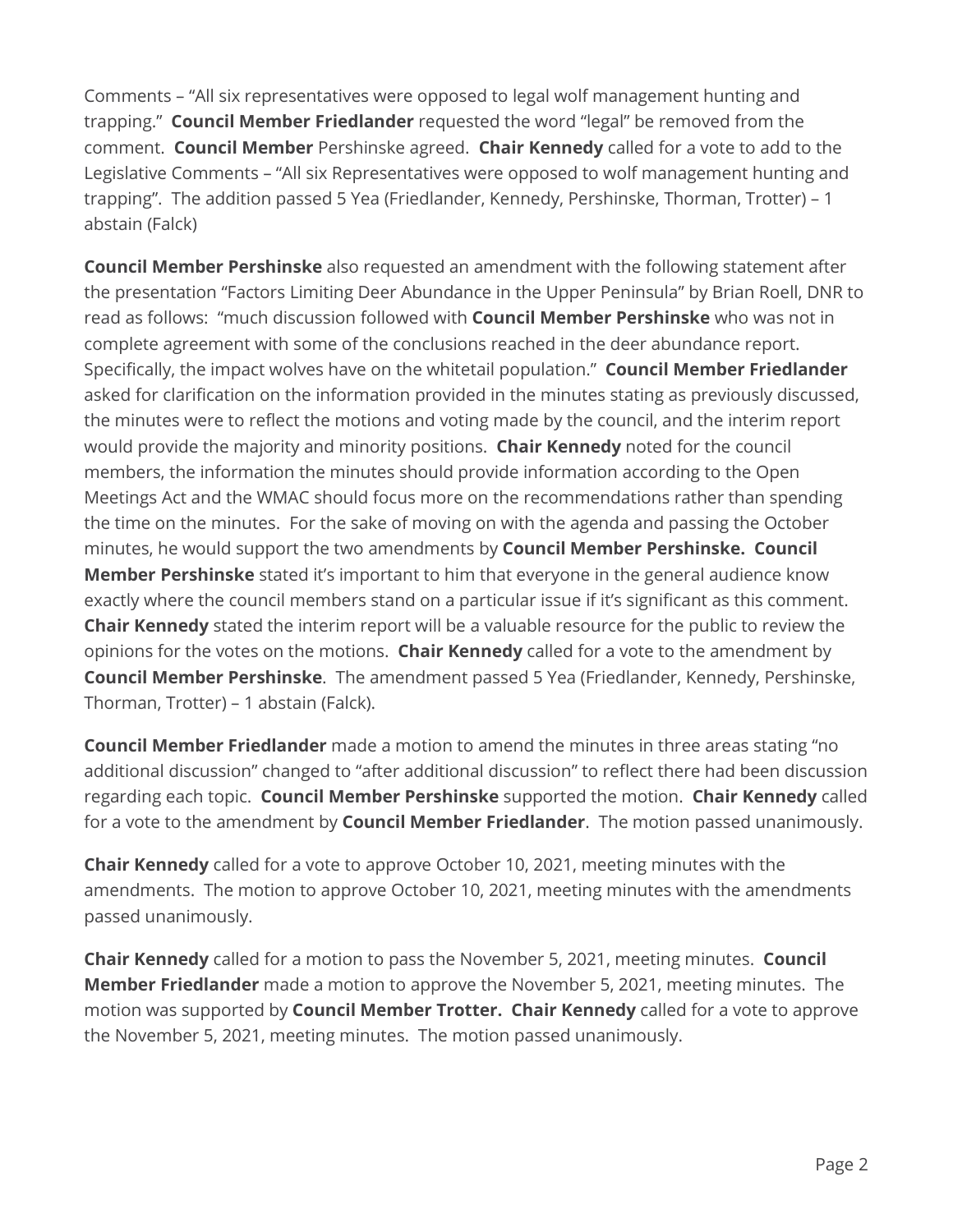### Presentations

Wolf Management Advisory Council Updates

- *a.* Section 6.5: maintain habitat necessary to sustain a viable wolf population (Brian Roell, Wildlife Division)
- *b.* Section 6.3: enact and enforce regulations necessary to maintain a viable wolf population - Brian Roell, Wildlife Division answered questions regarding Section 6.3 and introduced Dave Shaw, Assistant Chief of Law Enforcement Division to present the enforcement regulations.

**Chair Kennedy** requested a break at 10:35.

### Public Comment

Brooke Parmalee read the official timekeeping procedures and guidelines for the meeting's public comment which began at 10:46.

a. 10 Minute Comments

Gary Gorniak, Vice President, Upper Peninsula Sportsmen's Alliance

- b. 5 Minute Comments
	- Steve Dey Tony Demboski Jeff LaHuis Marcie Terwilliger Vince Leveille Paul Lahuis Wallace Matthew John Bissell George Lindquist David Johnson Nichole Biber
- c. 3 Minute Comments
	- Ray Lowetz Stephen King Joe Kaiser Jodi Kaiser Tom Farnquist John Rickley Jim Hoy Mark Spencer Robert Swailes Selden Collins Phyllis Colegrove Todd Davis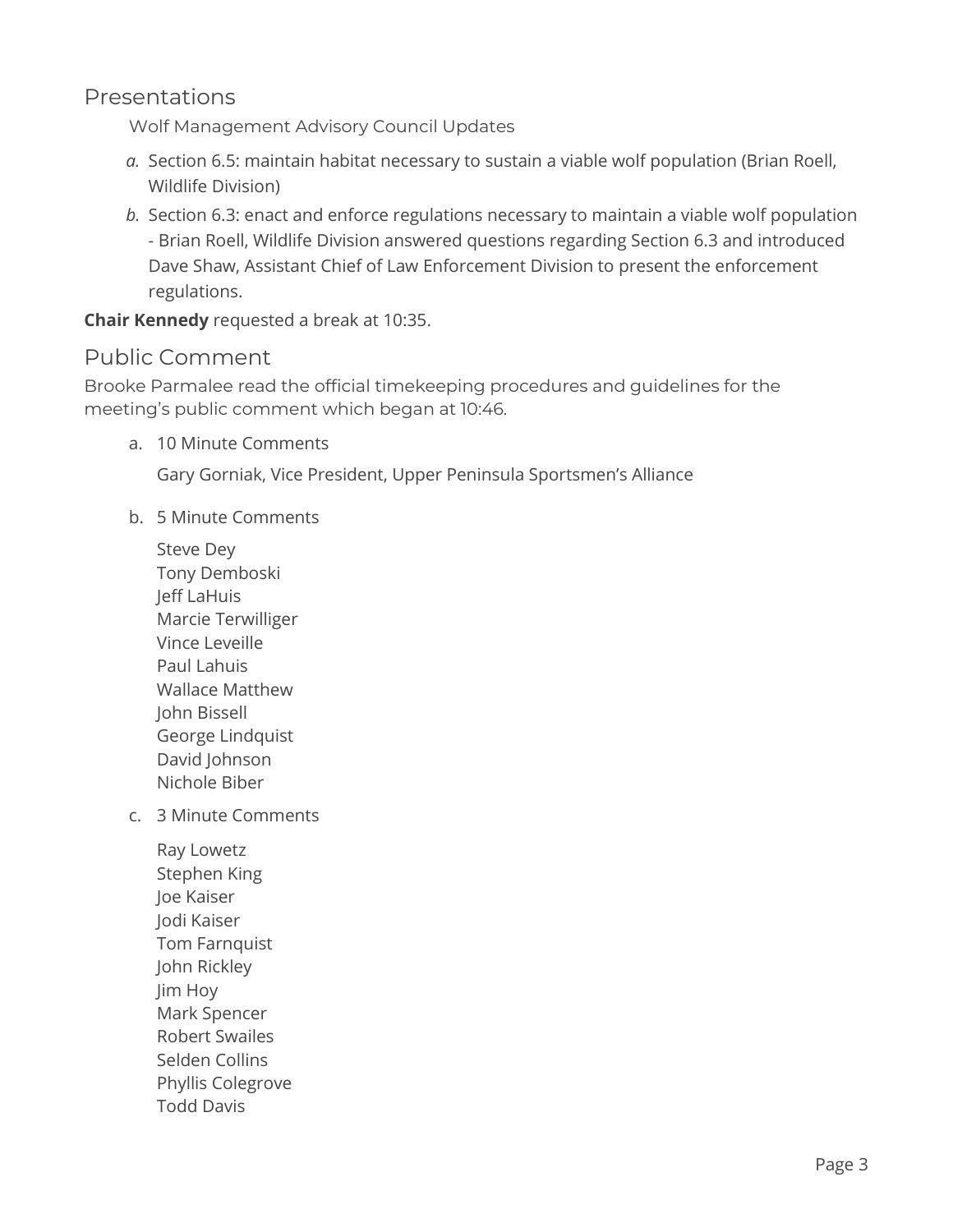**Chair Kennedy** adjourned the portion of the public appearance at 12:20 p.m. The WMAC adjourned for lunch and returned at 1:12 pm.

#### New Business

- a. Review recommendations for 2015 Wolf Management Plan
	- i. Section 6.5: Maintain habitat necessary to sustain a viable wolf population. No discussion
	- ii. Section 6.3: Enact and enforce regulations necessary to maintain a viable wolf population - LED presentation.

Recommendations from the discussion:

- Contact prosecutors to gather input on 6.3 of the wolf management plan. Getting buyin at the ground level might help improve the process.
- Loss of hunting/trapping privileges does have a deterrent impact.
- Increase public awareness via public education.
	- o Remind hunters and trappers of the rules and regulations around wolves.
	- o Issue press release following a conviction.
	- o Education program on the difference between a coyote and a wolf.
- Have penalties identified during hunter safety training.

#### Old Business

a. 2015 Wolf Management Plan Section 6.2: Maintain active research and monitoring programs to support science-based wolf management.

**Council Member Friedlander** made a motion supported by **Council Member Pershinske** to add to Section 6.2 – *Introductory* - *WMAC recommends that the DNR prioritize and expand its sciencebased research and literature review and regularly communicate the results to the public based on the following principles*: actively seek research and funding partners who represent the full range of perspectives on wolves and wolf management. **Chair Kennedy** called for discussion. After discussion **Chair Kennedy** called for a vote on the motion. The motion passed unanimously.

**Council Member Friedlander** made a motion supported by **Council Member Pershinske** to add to Section 6.2 – *Introductory* - *WMAC recommends that the DNR prioritize and expand its sciencebased research and literature review and regularly communicate the results to the public based on the following principles*: increase cooperative working relationships with federally recognized Tribes. **Chair Kennedy** called for discussion. After discussion **Chair Kennedy** called for a vote on the motion. The motion passed unanimously.

**Council Member Friedlander** made a motion supported by **Council Member Thorman** to add to Section 6.2 – *Introductory* - *WMAC recommends that the DNR prioritize and expand its science-based research and literature review and regularly communicate the results to the public based on the following principles*: include positive interactions with wolves. After discussion **Council Member Pershinske** made a motion to table the motion until the February meeting. The motion was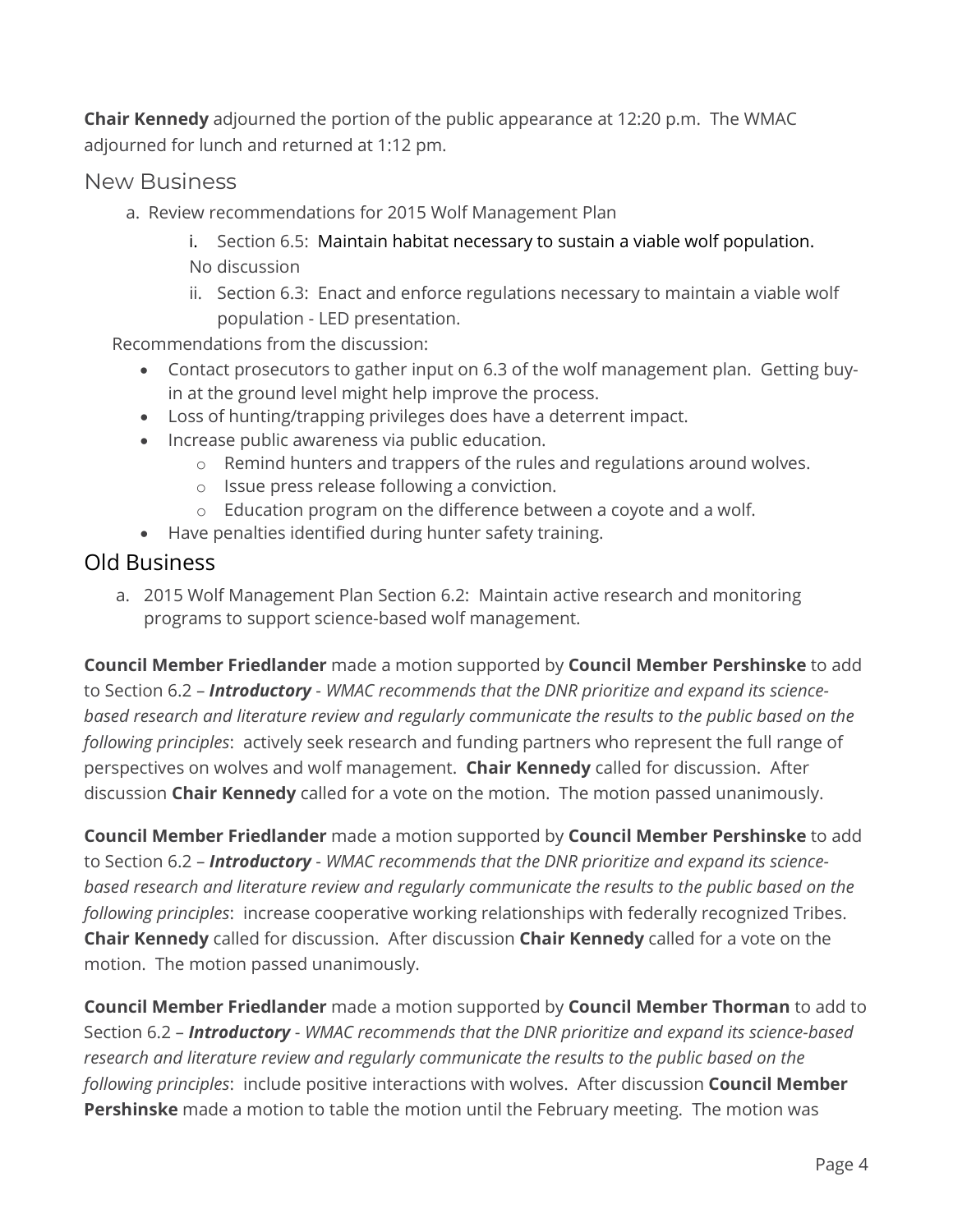supported by **Council Member Trotter. Chair Kennedy** called for a vote to table the motion. The motion passed unanimously.

**Council Member Friedlander** made a motion supported by **Council Member Pershinske** to add to Section 6.2 – *Introductory* - *WMAC recommends that the DNR prioritize and expand its sciencebased research and literature review and regularly communicate the results to the public based on the following principles*: address the impact and effects of climate change of wolves. After discussion **Chair Kennedy** called for a vote on the motion. The motion passed 4 Yea (Falck, Friedlander, Kennedy, Trotter) – 2 Nay (Pershinske, Thorman).

**Council Member Friedlander** made a motion supported by **Council Member Pershinske** to add to Section 6.2 – *Introductory* - *WMAC recommends that the DNR prioritize and expand its sciencebased research and literature review and regularly communicate the results to the public based on the following principles*: include investigation of biological and social questions related to wolves and wolf management. After discussion **Chair Kennedy** called for a vote. The motion failed Yea (Friedlander) – Nay (Pershinske, Kennedy, Thorman, Trotter) – 1 Abstained (Falck).

**Council Member Friedlander** made a motion supported by **Council Member Falck** to add to Section 6.2 – *Introductory* – *WMAC recommends that the DNR prioritize and expand its science-based research and literature review and regularly communicate the results to the public based on the following principles*: use innovative and effective non-lethal measures to address conflicts. **Council Member Trotter** made a motion to amend the motion to – examine effective non-lethal measures to address conflicts. The amendment was supported by **Council Member Pershinske**. After discussion **Chair Kennedy** called for a vote on the amendment to the motion. The amendment to the motion passed 4 Yea (Kennedy, Pershinske Thorman, Trotter) – 2 Nay (Falck, Friedlander).

**Chair Kennedy** called for a vote on the motion amended by **Council Member Trotter**. *Introductory* – *WMAC recommends that the DNR prioritize and expand its science-based research and literature review and regularly communicate the results to the public based on the following principles*: examine effective non-lethal measures to address conflicts. The motion passed 5 Yea (Falck, Kennedy, Pershinske Thorman, Trotter) – 1 Abstained (Friedlander).

**Council Member Trotter** made a motion to recommend prioritizing research and literature review that examines: – How to maintain prey populations required to provide for sustainable human uses and a viable wolf population. – Best management practices for public reporting of wolf interactions to fulfill the DNR's obligation to use best available science. – Adaptive behavioral shifts and stress-related mortality of deer due to predators. – The changing diet of wolves across seasons and the proportional impact of wolves on their prey (both game and nongame). – Whether wolves may limit diseases in ungulates. The motion was supported by **Council Member**  Thorman. **Chair Kennedy** called for discussion. After discussion **Council Member Trotter** withdrew her motion.